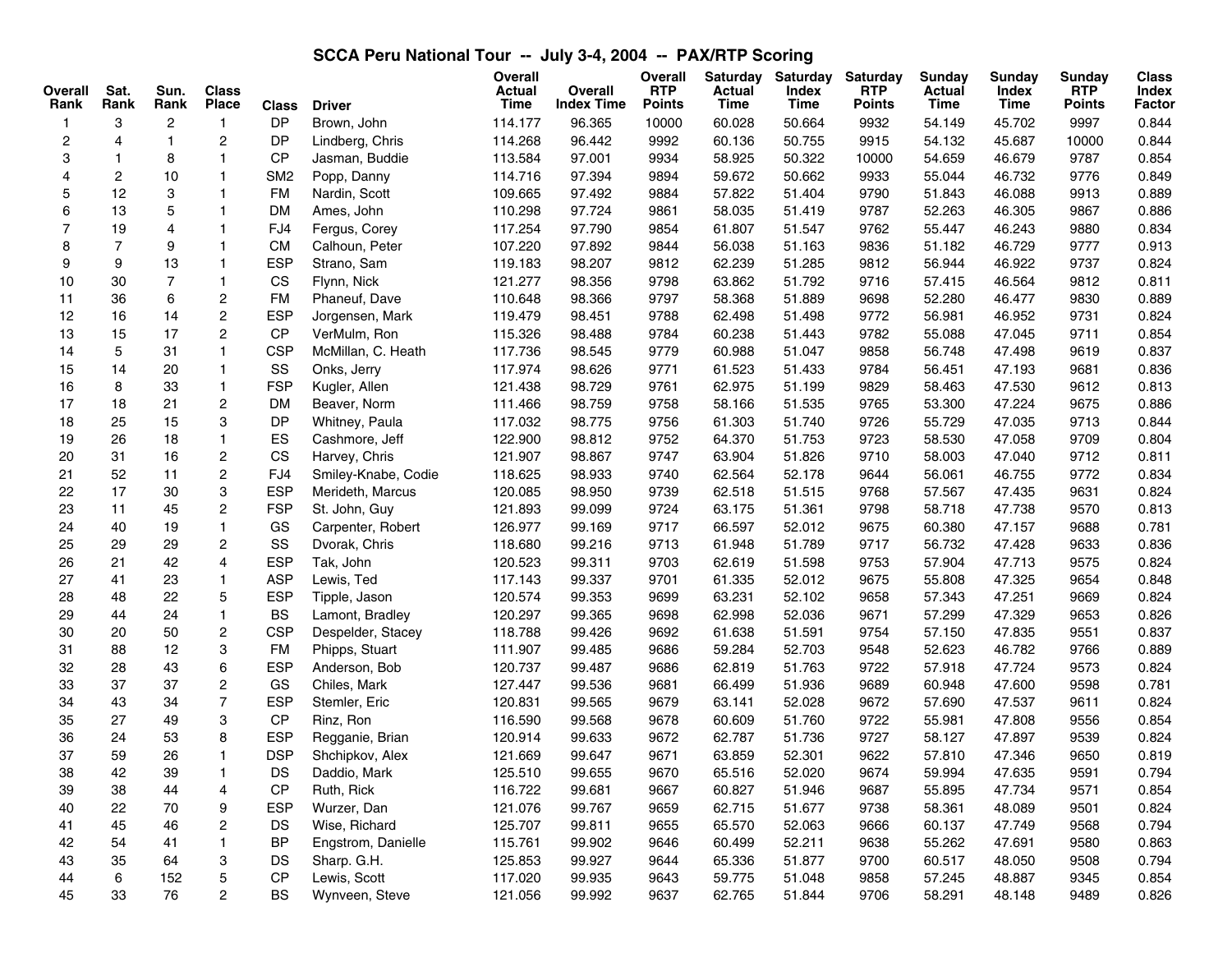| 46 | 53  | 48   | 4                       | DS          | Burns, Jack        | 125.940 | 99.996  | 9637 | 65.741 | 52.198 | 9641 | 60.199 | 47.798 | 9558 | 0.794 |
|----|-----|------|-------------------------|-------------|--------------------|---------|---------|------|--------|--------|------|--------|--------|------|-------|
| 47 | 10  | 132  | 2                       | <b>BP</b>   | Engstrom, John     | 115.892 | 100.015 | 9635 | 59.492 | 51.342 | 9801 | 56.400 | 48.673 | 9387 | 0.863 |
| 48 | 23  | 96   | $\mathbf{1}$            | CPL         | Delzell, Susan     | 117.122 | 100.022 | 9634 | 60.536 | 51.698 | 9734 | 56.586 | 48.324 | 9454 | 0.854 |
| 49 | 51  | 52   | 5                       | DS          | Grainger, Matthew  | 125.993 | 100.038 | 9633 | 65.684 | 52.153 | 9649 | 60.309 | 47.885 | 9541 | 0.794 |
| 50 | 39  | 66   | 10                      | <b>ESP</b>  | Pulliam, Tom       | 121.405 | 100.038 | 9633 | 63.065 | 51.966 | 9684 | 58.340 | 48.072 | 9504 | 0.824 |
| 51 | 68  | 38   | 3                       | CS          | Vasko, Dave        | 123.373 | 100.056 | 9631 | 64.639 | 52.422 | 9599 | 58.734 | 47.633 | 9591 | 0.811 |
| 52 | 94  | 25   | $\mathbf{1}$            | EP          | Robertson, Fred    | 116.307 | 100.140 | 9623 | 61.321 | 52.797 | 9531 | 54.986 | 47.343 | 9650 | 0.861 |
| 53 | 80  | 36   | $\mathbf{1}$            | EM          | Christianson, Jeff | 112.065 | 100.186 | 9619 | 58.837 | 52.600 | 9567 | 53.228 | 47.586 | 9601 | 0.894 |
| 54 | 58  | 57   | 11                      | <b>ESP</b>  | Merideth, Jennifer | 121.607 | 100.204 | 9617 | 63.419 | 52.257 | 9630 | 58.188 | 47.947 | 9529 | 0.824 |
| 55 | 97  | 28   | $\overline{\mathbf{c}}$ | <b>CM</b>   | Carriere, John     | 109.776 | 100.225 | 9615 | 57.836 | 52.804 | 9530 | 51.940 | 47.421 | 9634 | 0.913 |
| 56 | 64  | 51   | 3                       | <b>BS</b>   | Brown, Martin      | 121.367 | 100.249 | 9613 | 63.401 | 52.369 | 9609 | 57.966 | 47.880 | 9542 | 0.826 |
| 57 | 57  | 60   | 2                       | EM          | Platt, Sam         | 112.148 | 100.260 | 9612 | 58.451 | 52.255 | 9630 | 53.697 | 48.005 | 9517 | 0.894 |
| 58 | 65  | 54   | 3                       | GS          | Fehrman, Joel      | 128.410 | 100.288 | 9609 | 67.064 | 52.377 | 9608 | 61.346 | 47.911 | 9536 | 0.781 |
| 59 | 63  | 55   | 6                       | DS          | Fitzpatrick, Brian | 126.307 | 100.288 | 9609 | 65.949 | 52.364 | 9610 | 60.358 | 47.924 | 9533 | 0.794 |
| 60 | 95  | 32   | $\mathbf{1}$            | <b>STS</b>  | Wagner, Heyward    | 126.803 | 100.301 | 9608 | 66.747 | 52.797 | 9531 | 60.056 | 47.504 | 9618 | 0.791 |
| 61 | 47  | 98   | 2                       | <b>ASP</b>  | Carr, Craig        | 118.423 | 100.423 | 9596 | 61.427 | 52.090 | 9661 | 56.996 | 48.333 | 9453 | 0.848 |
| 62 | 86  | 47   | $\overline{c}$          | ES          | Zeisler, Jim       | 124.906 | 100.424 | 9596 | 65.512 | 52.672 | 9554 | 59.394 | 47.753 | 9567 | 0.804 |
| 63 | 62  | 72   | 4                       | <b>FM</b>   | Whitling, John     | 112.964 | 100.425 | 9596 | 58.867 | 52.333 | 9616 | 54.097 | 48.092 | 9500 | 0.889 |
| 64 | 69  | 61   | $\overline{7}$          | DS          | Anderson, Vernon   | 126.497 | 100.439 | 9594 | 66.025 | 52.424 | 9599 | 60.472 | 48.015 | 9515 | 0.794 |
| 65 | 98  | 40   | $\mathbf{1}$            | <b>SM</b>   | Miller, Aaron      | 119.859 | 100.442 | 9594 | 63.012 | 52.804 | 9530 | 56.847 | 47.638 | 9590 | 0.838 |
| 66 | 66  | 62   | 3                       | SS          | Landstra, Steve    | 120.153 | 100.448 | 9594 | 62.689 | 52.408 | 9602 | 57.464 | 48.040 | 9510 | 0.836 |
| 67 | 56  | 94   | 3                       | <b>DM</b>   | Shauf, Larry       | 113.476 | 100.540 | 9585 | 58.961 | 52.239 | 9633 | 54.515 | 48.300 | 9459 | 0.886 |
| 68 | 70  | 75   | $\overline{\mathbf{c}}$ | <b>STS</b>  | Hollis, Andy       | 127.124 | 100.555 | 9583 | 66.283 | 52.430 | 9598 | 60.841 | 48.125 | 9493 | 0.791 |
| 69 | 61  | 81   | $\mathbf{1}$            | <b>STX</b>  | Meade, Todd        | 126.485 | 100.556 | 9583 | 65.826 | 52.332 | 9616 | 60.659 | 48.224 | 9474 | 0.795 |
| 70 | 49  | 108  | 8                       | DS          | Amick, Nick        | 126.652 | 100.562 | 9583 | 65.624 | 52.105 | 9658 | 61.028 | 48.456 | 9429 | 0.794 |
| 71 | 34  | 141  | $\mathbf{1}$            | F125        | Strauss, Sebastian | 107.263 | 100.613 | 9578 | 55.278 | 51.851 | 9705 | 51.985 | 48.762 | 9369 | 0.938 |
| 72 | 46  | 122  | 4                       | <b>BS</b>   | Pearson, Randy     | 121.810 | 100.615 | 9578 | 63.039 | 52.070 | 9664 | 58.771 | 48.545 | 9411 | 0.826 |
| 73 | 67  | 82   | 4                       | DP          | Bollinger, Steve   | 119.240 | 100.639 | 9575 | 62.097 | 52.410 | 9602 | 57.143 | 48.229 | 9473 | 0.844 |
| 74 | 119 | 35   | 5                       | <b>BS</b>   | Petschauer, Randy  | 121.868 | 100.663 | 9573 | 64.305 | 53.116 | 9474 | 57.563 | 47.547 | 9609 | 0.826 |
| 75 | 137 | 27   | 3                       | <b>CM</b>   | Elzinga, Don       | 110.269 | 100.676 | 9572 | 58.367 | 53.289 | 9443 | 51.902 | 47.387 | 9641 | 0.913 |
| 76 | 32  | 148  | 4                       | CS          | Tharpe, Joe        | 124.143 | 100.680 | 9571 | 63.905 | 51.827 | 9710 | 60.238 | 48.853 | 9352 | 0.811 |
| 77 | 82  | 74   | 6                       | <b>CP</b>   | Lewis, Robert H.   | 117.957 | 100.735 | 9566 | 61.622 | 52.625 | 9562 | 56.335 | 48.110 | 9496 | 0.854 |
| 78 | 87  | $71$ | 3                       | <b>STS</b>  | Meller, Dan        | 127.404 | 100.777 | 9562 | 66.605 | 52.685 | 9551 | 60.799 | 48.092 | 9500 | 0.791 |
| 79 | 50  | 130  | $\mathbf{1}$            | <b>BM</b>   | Pettigrew, Eric    | 106.646 | 100.780 | 9562 | 55.159 | 52.125 | 9654 | 51.487 | 48.655 | 9390 | 0.945 |
| 80 | 55  | 123  | 12                      | <b>ESP</b>  | Waters, Steve      | 122.307 | 100.781 | 9562 | 63.386 | 52.230 | 9635 | 58.921 | 48.551 | 9410 | 0.824 |
| 81 | 90  | 68   | $\mathbf{1}$            | <b>FSPL</b> | Krueger, Lisa      | 124.005 | 100.816 | 9559 | 64.856 | 52.728 | 9544 | 59.149 | 48.088 | 9501 | 0.813 |
| 82 | 101 | 59   | 6                       | <b>BS</b>   | Bjerkaas, Kris     | 122.058 | 100.820 | 9558 | 63.948 | 52.821 | 9527 | 58.110 | 47.999 | 9518 | 0.826 |
| 83 | 83  | 78   | 4                       | SS          | Gonzalez, Frank    | 120.609 | 100.829 | 9557 | 62.962 | 52.636 | 9560 | 57.647 | 48.193 | 9480 | 0.836 |
| 84 | 100 | 63   | 1                       | <b>BSP</b>  | Popp, Adam         | 120.204 | 100.851 | 9555 | 62.941 | 52.807 | 9529 | 57.263 | 48.044 | 9509 | 0.839 |
| 85 | 78  | 97   | 5                       | <b>CS</b>   | McCrary, Mark      | 124.411 | 100.897 | 9551 | 64.820 | 52.569 | 9573 | 59.591 | 48.328 | 9454 | 0.811 |
| 86 | 108 | 58   | 4                       | <b>STS</b>  | Kaminski, Tad      | 127.576 | 100.913 | 9549 | 66.904 | 52.921 | 9509 | 60.672 | 47.992 | 9520 | 0.791 |
| 87 | 75  | 105  | 4                       | GS          | Hirt, Mark         | 129.237 | 100.934 | 9547 | 67.264 | 52.533 | 9579 | 61.973 | 48.401 | 9439 | 0.781 |
| 88 | 89  | 84   | 5                       | <b>STS</b>  | Allen, Doug        | 127.637 | 100.961 | 9545 | 66.648 | 52.719 | 9545 | 60.989 | 48.242 | 9470 | 0.791 |
| 89 | 106 | 65   | 6                       | <b>STS</b>  | Seelig, Robert     | 127.645 | 100.967 | 9544 | 66.875 | 52.898 | 9513 | 60.770 | 48.069 | 9504 | 0.791 |
| 90 | 91  | 83   | 2                       | <b>BSP</b>  | Perakis, Mike      | 120.352 | 100.975 | 9543 | 62.868 | 52.746 | 9540 | 57.484 | 48.229 | 9473 | 0.839 |
| 91 | 76  | 107  | 5                       | GS          | Loring, William    | 129.294 | 100.979 | 9543 | 67.271 | 52.539 | 9578 | 62.023 | 48.440 | 9432 | 0.781 |
| 92 | 72  | 121  | 3                       | <b>FSP</b>  | Burgess, Mike      | 124.232 | 101.001 | 9541 | 64.532 | 52.465 | 9592 | 59.700 | 48.536 | 9413 | 0.813 |
| 93 | 73  | 124  | 3                       | EM          | Karr-Ake, Wendell  | 113.022 | 101.042 | 9537 | 58.700 | 52.478 | 9589 | 54.322 | 48.564 | 9408 | 0.894 |
| 94 | 123 | 56   | 13                      | <b>ESP</b>  | Elterman, James    | 122.666 | 101.077 | 9534 | 64.495 | 53.144 | 9469 | 58.171 | 47.933 | 9531 | 0.824 |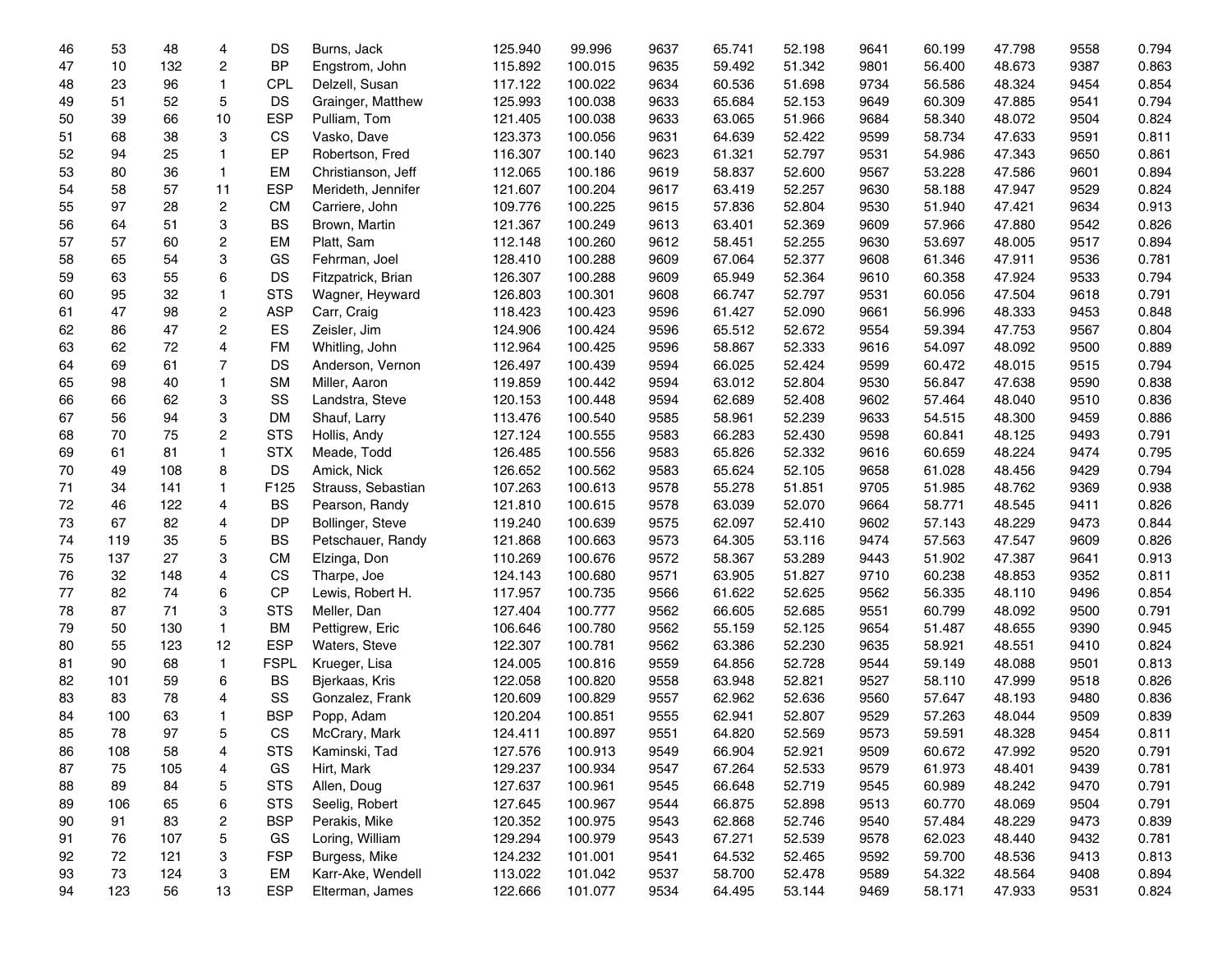| 95  | 102 | 90  | 4                       | <b>CM</b>       | Smiley, Bill           | 110.760 | 101.124 | 9529 | 57.899 | 52.862 | 9520 | 52.861 | 48.262 | 9466 | 0.913 |
|-----|-----|-----|-------------------------|-----------------|------------------------|---------|---------|------|--------|--------|------|--------|--------|------|-------|
| 96  | 104 | 89  | 4                       | <b>FSP</b>      | Kearney, Tom           | 124.402 | 101.139 | 9528 | 65.039 | 52.877 | 9517 | 59.363 | 48.262 | 9466 | 0.813 |
| 97  | 96  | 99  | 9                       | DS              | Rosenberg, Cliff       | 127.387 | 101.145 | 9527 | 66.502 | 52.803 | 9530 | 60.885 | 48.343 | 9451 | 0.794 |
| 98  | 116 | 67  | 5                       | SS              | Makhlouf, Sam          | 121.030 | 101.181 | 9524 | 63.516 | 53.099 | 9477 | 57.514 | 48.082 | 9502 | 0.836 |
| 99  | 92  | 112 | 3                       | ES              | Cashmore, Denise       | 125.908 | 101.230 | 9519 | 65.621 | 52.759 | 9538 | 60.287 | 48.471 | 9426 | 0.804 |
| 100 | 111 | 88  | $\mathbf{1}$            | FS              | Lorino, Todd           | 126.121 | 101.275 | 9515 | 66.033 | 53.024 | 9490 | 60.088 | 48.251 | 9469 | 0.803 |
| 101 | 130 | 77  | 6                       | GS              | Wilcox, Craig          | 129.742 | 101.329 | 9510 | 68.091 | 53.179 | 9463 | 61.651 | 48.149 | 9489 | 0.781 |
| 102 | 112 | 95  | 6                       | CS              | Rogers, John           | 124.967 | 101.348 | 9508 | 65.392 | 53.033 | 9489 | 59.575 | 48.315 | 9456 | 0.811 |
| 103 | 103 | 117 | $\overline{\mathbf{c}}$ | <b>FSPL</b>     | Kugler, Denise         | 124.699 | 101.380 | 9505 | 65.022 | 52.863 | 9519 | 59.677 | 48.517 | 9417 | 0.813 |
| 104 | 77  | 147 | 7                       | CP              | Fellmer, Mike          | 118.749 | 101.412 | 9502 | 61.546 | 52.560 | 9574 | 57.203 | 48.851 | 9352 | 0.854 |
| 105 | 128 | 85  | $\mathbf{1}$            | AS              | Kozlak, Paul           | 122.492 | 101.423 | 9501 | 64.224 | 53.177 | 9463 | 58.268 | 48.246 | 9470 | 0.828 |
| 106 | 126 | 87  | 5                       | <b>CM</b>       | <b>Bullis, Patrick</b> | 111.090 | 101.425 | 9501 | 58.241 | 53.174 | 9464 | 52.849 | 48.251 | 9469 | 0.913 |
| 107 | 115 | 104 | 2                       | AS              | Rothney-Kozlak, Lynne  | 122.527 | 101.452 | 9499 | 64.088 | 53.065 | 9483 | 58.439 | 48.387 | 9442 | 0.828 |
| 108 | 136 | 79  | $\overline{7}$          | CS              | Peterson, Eric         | 125.096 | 101.453 | 9498 | 65.663 | 53.253 | 9450 | 59.433 | 48.200 | 9479 | 0.811 |
| 109 | 79  | 150 | $\overline{\mathbf{c}}$ | <b>FS</b>       | Weaver, Kent           | 126.350 | 101.459 | 9498 | 65.500 | 52.597 | 9567 | 60.850 | 48.863 | 9350 | 0.803 |
| 110 | 99  | 131 | 8                       | CS              | Ramsey, Tracy          | 125.109 | 101.463 | 9498 | 65.112 | 52.806 | 9530 | 59.997 | 48.658 | 9389 | 0.811 |
| 111 | 110 | 118 | 10                      | DS              | Mundis, Shawn          | 127.797 | 101.471 | 9497 | 66.691 | 52.953 | 9503 | 61.106 | 48.518 | 9417 | 0.794 |
| 112 | 84  | 151 | 2                       | <b>STX</b>      | West, Richard          | 127.685 | 101.510 | 9493 | 66.222 | 52.646 | 9559 | 61.463 | 48.863 | 9350 | 0.795 |
| 113 | 122 | 102 | $\overline{7}$          | <b>STS</b>      | Fiedler, Colin         | 128.338 | 101.515 | 9493 | 67.183 | 53.142 | 9469 | 61.155 | 48.374 | 9445 | 0.791 |
| 114 | 107 | 126 | $\overline{7}$          | <b>BS</b>       | Folkes, Shawn          | 122.925 | 101.536 | 9491 | 64.045 | 52.901 | 9512 | 58.880 | 48.635 | 9394 | 0.826 |
| 115 | 125 | 103 | 14                      | <b>ESP</b>      | Griffith, Pat          | 123.235 | 101.546 | 9490 | 64.513 | 53.159 | 9466 | 58.722 | 48.387 | 9442 | 0.824 |
| 116 | 113 | 115 | 6                       | <b>CM</b>       | Thomas, Raymond        | 111.227 | 101.550 | 9489 | 58.091 | 53.037 | 9488 | 53.136 | 48.513 | 9417 | 0.913 |
| 117 | 105 | 135 | 9                       | CS              | Wilson, Lloyd          | 125.224 | 101.557 | 9489 | 65.206 | 52.882 | 9516 | 60.018 | 48.675 | 9386 | 0.811 |
| 118 | 93  | 143 | 6                       | SS              | Ortega, David          | 121.512 | 101.584 | 9486 | 63.130 | 52.777 | 9535 | 58.382 | 48.807 | 9361 | 0.836 |
| 119 | 81  | 158 | $\overline{7}$          | <b>CM</b>       | Cary, Brent            | 111.284 | 101.602 | 9485 | 57.635 | 52.621 | 9563 | 53.649 | 48.982 | 9327 | 0.913 |
| 120 | 159 | 69  | 10                      | <b>CS</b>       | Stone, Daniel          | 125.315 | 101.630 | 9482 | 66.019 | 53.541 | 9399 | 59.296 | 48.089 | 9501 | 0.811 |
| 121 | 143 | 93  | 3                       | AS              | Presley, Mark          | 122.758 | 101.644 | 9481 | 64.442 | 53.358 | 9431 | 58.316 | 48.286 | 9462 | 0.828 |
| 122 | 129 | 113 | $\overline{7}$          | GS              | Marx, Keath            | 130.153 | 101.649 | 9480 | 68.089 | 53.178 | 9463 | 62.064 | 48.472 | 9425 | 0.781 |
| 123 | 74  | 166 | 4                       | <b>EM</b>       | Fink, Jerry            | 113.747 | 101.690 | 9476 | 58.757 | 52.529 | 9580 | 54.990 | 49.161 | 9293 | 0.894 |
| 124 | 148 | 92  | 5                       | EM              | Fink, Derek            | 113.767 | 101.708 | 9475 | 59.769 | 53.433 | 9418 | 53.998 | 48.274 | 9464 | 0.894 |
| 125 | 165 | 73  | $\mathbf{1}$            | HS              | Jacobs, Jeff           | 131.077 | 101.716 | 9474 | 69.102 | 53.623 | 9384 | 61.975 | 48.093 | 9500 | 0.776 |
| 126 | 134 | 116 | 11                      | DS              | Fitzpatrick, Kathy     | 128.113 | 101.722 | 9473 | 67.010 | 53.206 | 9458 | 61.103 | 48.516 | 9417 | 0.794 |
| 127 | 135 | 119 | 12                      | DS              | Schroeder, Per         | 128.168 | 101.765 | 9469 | 67.061 | 53.246 | 9451 | 61.107 | 48.519 | 9416 | 0.794 |
| 128 | 118 | 134 | 3                       | <b>FS</b>       | Williams, George       | 126.755 | 101.784 | 9468 | 66.140 | 53.110 | 9475 | 60.615 | 48.674 | 9386 | 0.803 |
| 129 | 161 | 80  | 3                       | FJ4             | Packingham, Leah       | 122.052 | 101.791 | 9467 | 64.250 | 53.585 | 9391 | 57.802 | 48.207 | 9477 | 0.834 |
| 130 | 139 | 120 | 4                       | ES              | Kraus, Karen           | 126.661 | 101.835 | 9463 | 66.297 | 53.303 | 9441 | 60.364 | 48.533 | 9414 | 0.804 |
| 131 | 114 | 146 | 4                       | FS              | Christophersen, Roger  | 126.895 | 101.897 | 9457 | 66.065 | 53.050 | 9486 | 60.830 | 48.846 | 9353 | 0.803 |
| 132 | 127 | 138 | 11                      | CS              | Eickhoff, Randy        | 125.655 | 101.906 | 9456 | 65.567 | 53.175 | 9463 | 60.088 | 48.731 | 9375 | 0.811 |
| 133 | 138 | 127 | 7                       | SS              | Beecher, Richard       | 121.934 | 101.937 | 9453 | 63.757 | 53.301 | 9441 | 58.177 | 48.636 | 9394 | 0.836 |
| 134 | 152 | 114 | 8                       | <b>CP</b>       | Whitworth, Dave        | 119.409 | 101.975 | 9450 | 62.611 | 53.470 | 9411 | 56.798 | 48.505 | 9419 | 0.854 |
| 135 | 121 | 153 | 2                       | SM <sub>2</sub> | Dornburg, Paul         | 120.172 | 102.026 | 9445 | 62.589 | 53.138 | 9470 | 57.583 | 48.888 | 9345 | 0.849 |
| 136 | 117 | 155 | 2                       | <b>SM</b>       | Fessler, John          | 121.788 | 102.058 | 9442 | 63.366 | 53.101 | 9477 | 58.422 | 48.958 | 9332 | 0.838 |
| 137 | 168 | 106 | 8                       | <b>STS</b>      | Mankiewicz, Craig      | 129.039 | 102.070 | 9441 | 67.836 | 53.658 | 9378 | 61.203 | 48.412 | 9437 | 0.791 |
| 138 | 146 | 128 | 9                       | <b>STS</b>      | Mcilvain, Kevin        | 129.044 | 102.074 | 9441 | 67.549 | 53.431 | 9418 | 61.495 | 48.643 | 9392 | 0.791 |
| 139 | 184 | 91  | 4                       | DM              | Rehklau, Robert        | 115.232 | 102.096 | 9439 | 60.757 | 53.831 | 9348 | 54.475 | 48.265 | 9466 | 0.886 |
| 140 | 142 | 140 | 3                       | <b>SM</b>       | Bedard, Phil           | 121.843 | 102.104 | 9438 | 63.667 | 53.353 | 9432 | 58.176 | 48.751 | 9372 | 0.838 |
| 141 | 169 | 110 | 12                      | CS              | Lowy, Steve            | 125.935 | 102.133 | 9435 | 66.179 | 53.671 | 9376 | 59.756 | 48.462 | 9427 | 0.811 |
| 142 | 149 | 137 | 8                       | GS              | Bishop, Mark           | 130.803 | 102.157 | 9433 | 68.433 | 53.446 | 9415 | 62.370 | 48.711 | 9379 | 0.781 |
| 143 | 60  | 210 | $\mathbf{1}$            | <b>STSL</b>     | Seelig, Michelle       | 129.178 | 102.180 | 9431 | 66.122 | 52.303 | 9621 | 63.056 | 49.877 | 9160 | 0.791 |
|     |     |     |                         |                 |                        |         |         |      |        |        |      |        |        |      |       |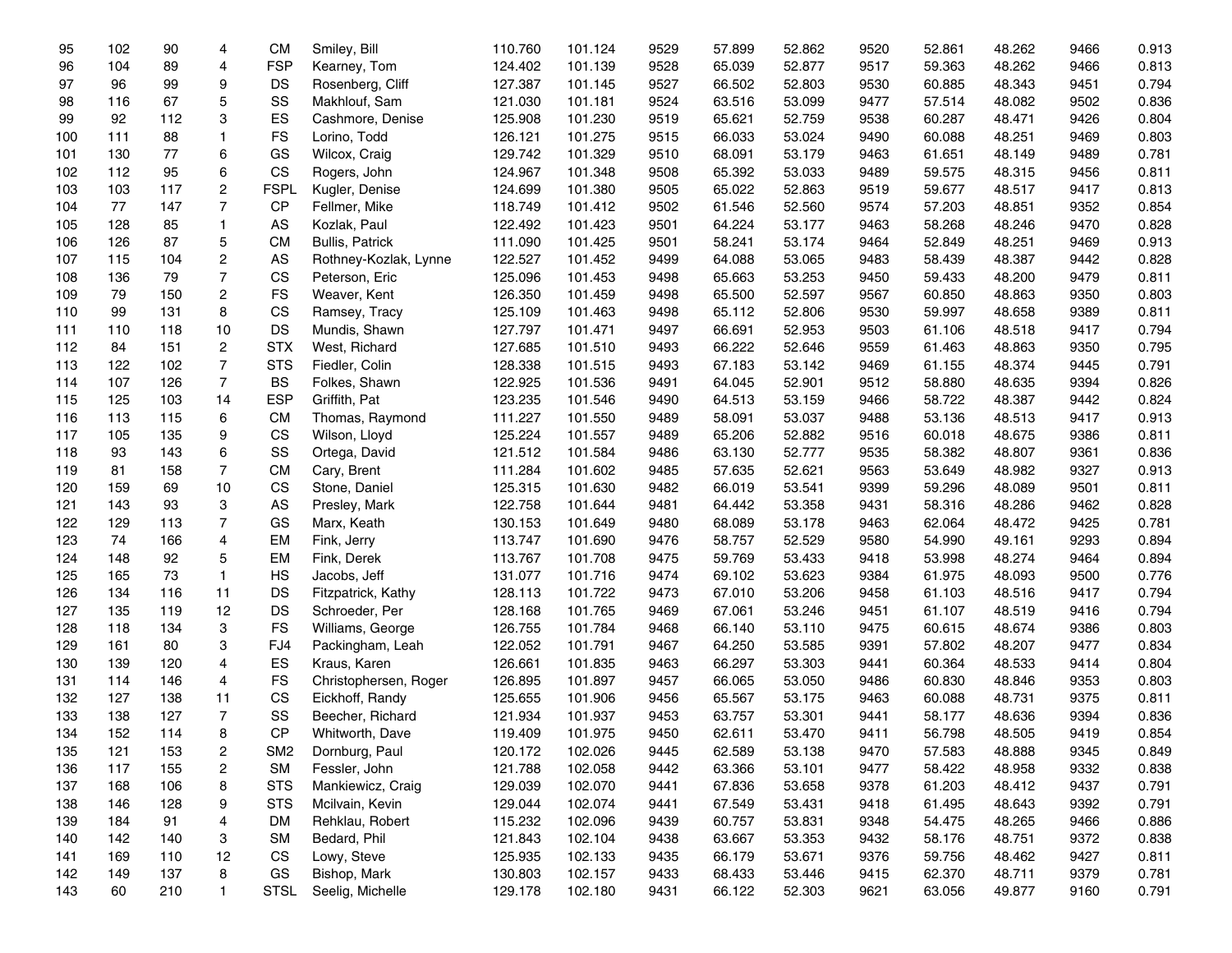| 144 | 144 | 145 | 8                       | <b>CM</b>       | Norris, Keith     | 111.939 | 102.200 | 9429 | 58.461 | 53.375 | 9428 | 53.478 | 48.825 | 9357 | 0.913 |
|-----|-----|-----|-------------------------|-----------------|-------------------|---------|---------|------|--------|--------|------|--------|--------|------|-------|
| 145 | 151 | 139 | 5                       | ES              | Davis, Mark       | 127.122 | 102.206 | 9429 | 66.495 | 53.462 | 9413 | 60.627 | 48.744 | 9373 | 0.804 |
| 146 | 180 | 111 | 3                       | <b>STX</b>      | Brown, Jeff       | 128.577 | 102.219 | 9427 | 67.613 | 53.752 | 9362 | 60.964 | 48.466 | 9427 | 0.795 |
| 147 | 172 | 125 | 6                       | <b>EM</b>       | Tamandli, Steve   | 114.424 | 102.295 | 9420 | 60.042 | 53.678 | 9375 | 54.382 | 48.618 | 9397 | 0.894 |
| 148 | 85  | 198 | 3                       | <b>BP</b>       | Sargent, Mike     | 118.551 | 102.310 | 9419 | 61.029 | 52.668 | 9555 | 57.522 | 49.641 | 9203 | 0.863 |
| 149 | 195 | 101 | 10                      | <b>STS</b>      | Wagner, Mitch     | 129.356 | 102.321 | 9418 | 68.208 | 53.953 | 9327 | 61.148 | 48.368 | 9446 | 0.791 |
| 150 | 173 | 129 | 9                       | CP              | Ucker, Mike       | 119.840 | 102.343 | 9416 | 62.879 | 53.699 | 9371 | 56.961 | 48.645 | 9392 | 0.854 |
| 151 | 71  | 212 | 4                       | <b>SM</b>       | Grant, Dennis     | 122.162 | 102.372 | 9413 | 62.601 | 52.460 | 9592 | 59.561 | 49.912 | 9154 | 0.838 |
| 152 | 120 | 174 | 8                       | <b>BS</b>       | Rindler, Dean     | 123.970 | 102.399 | 9411 | 64.313 | 53.123 | 9473 | 59.657 | 49.277 | 9271 | 0.826 |
| 153 | 178 | 133 | 9                       | GS              | Templeton, Jeff   | 131.132 | 102.414 | 9409 | 68.811 | 53.741 | 9364 | 62.321 | 48.673 | 9387 | 0.781 |
| 154 | 124 | 173 | 13                      | <b>CS</b>       | Crawford, Bill    | 126.293 | 102.424 | 9408 | 65.537 | 53.151 | 9468 | 60.756 | 49.273 | 9272 | 0.811 |
| 155 | 145 | 160 | $\mathbf{1}$            | <b>ASPL</b>     | Regganie, Bea     | 120.821 | 102.456 | 9406 | 62.987 | 53.413 | 9421 | 57.834 | 49.043 | 9316 | 0.848 |
| 156 | 109 | 190 | 8                       | SS              | Moore, Jim        | 122.570 | 102.469 | 9404 | 63.340 | 52.952 | 9503 | 59.230 | 49.516 | 9227 | 0.836 |
| 157 | 160 | 159 | 14                      | CS              | Lowy, Marc        | 126.449 | 102.550 | 9397 | 66.027 | 53.548 | 9398 | 60.422 | 49.002 | 9323 | 0.811 |
| 158 | 174 | 149 | 3                       | SM <sub>2</sub> | Coleman, Matt     | 120.797 | 102.557 | 9396 | 63.253 | 53.702 | 9371 | 57.544 | 48.855 | 9352 | 0.849 |
| 159 | 181 | 144 | $\overline{7}$          | <b>EM</b>       | Newman, David     | 114.748 | 102.585 | 9394 | 60.139 | 53.764 | 9360 | 54.609 | 48.820 | 9358 | 0.894 |
| 160 | 191 | 136 | $\overline{c}$          | <b>DSP</b>      | Campbell, Eric    | 125.258 | 102.586 | 9394 | 65.822 | 53.908 | 9335 | 59.436 | 48.678 | 9386 | 0.819 |
| 161 | 150 | 168 | $\mathbf{1}$            | <b>CSL</b>      | Rogers, Angie     | 126.570 | 102.648 | 9388 | 65.914 | 53.456 | 9414 | 60.656 | 49.192 | 9287 | 0.811 |
| 162 | 141 | 176 | 9                       | <b>BS</b>       | Austin, Thomas    | 124.281 | 102.656 | 9387 | 64.574 | 53.338 | 9435 | 59.707 | 49.318 | 9264 | 0.826 |
| 163 | 153 | 169 | 9                       | <b>CM</b>       | Eikenberg, J Kurt | 112.463 | 102.679 | 9385 | 58.572 | 53.476 | 9410 | 53.891 | 49.202 | 9286 | 0.913 |
| 164 | 163 | 165 | 6                       | ES              | Janusz, Chris     | 127.747 | 102.709 | 9382 | 66.655 | 53.591 | 9390 | 61.092 | 49.118 | 9301 | 0.804 |
| 165 | 154 | 170 | 10                      | <b>BS</b>       | Smith, Dean       | 124.376 | 102.735 | 9380 | 64.754 | 53.487 | 9408 | 59.622 | 49.248 | 9277 | 0.826 |
| 166 | 170 | 164 | 4                       | <b>STX</b>      | Fenter, Chris     | 129.263 | 102.764 | 9377 | 67.516 | 53.675 | 9375 | 61.747 | 49.089 | 9307 | 0.795 |
| 167 | 131 | 195 | 13                      | DS              | Robinson, Jeff    | 129.443 | 102.778 | 9376 | 66.991 | 53.191 | 9461 | 62.452 | 49.587 | 9214 | 0.794 |
| 168 | 182 | 163 | 11                      | <b>STS</b>      | Barnard, Ryan     | 130.018 | 102.844 | 9370 | 67.978 | 53.771 | 9359 | 62.040 | 49.074 | 9310 | 0.791 |
| 169 | 188 | 157 | 5                       | <b>SM</b>       | Raglin, Chris     | 122.728 | 102.846 | 9370 | 64.279 | 53.866 | 9342 | 58.449 | 48.980 | 9328 | 0.838 |
| 170 | 140 | 194 | 5                       | <b>FS</b>       | Klein, Dale       | 128.078 | 102.847 | 9370 | 66.381 | 53.304 | 9441 | 61.697 | 49.543 | 9222 | 0.803 |
| 171 | 133 | 200 | 15                      | CS              | Johns, Brian      | 126.833 | 102.862 | 9368 | 65.593 | 53.196 | 9460 | 61.240 | 49.666 | 9199 | 0.811 |
| 172 | 175 | 167 | 11                      | <b>BS</b>       | Jackson, Jeff     | 124.541 | 102.871 | 9368 | 65.016 | 53.703 | 9370 | 59.525 | 49.168 | 9292 | 0.826 |
| 173 | 167 | 171 | 4                       | AS              | Hohl, Andy        | 124.269 | 102.895 | 9365 | 64.789 | 53.645 | 9381 | 59.480 | 49.249 | 9277 | 0.828 |
| 174 | 156 | 182 | 15                      | <b>ESP</b>      | Jennings, Robert  | 124.881 | 102.902 | 9365 | 64.934 | 53.506 | 9405 | 59.947 | 49.396 | 9249 | 0.824 |
| 175 | 193 | 156 | 4                       | SM <sub>2</sub> | Bowen, Shawn      | 121.214 | 102.911 | 9364 | 63.524 | 53.932 | 9331 | 57.690 | 48.979 | 9328 | 0.849 |
| 176 | 164 | 175 | 9                       | SS              | Strope, Jerry     | 123.101 | 102.912 | 9364 | 64.124 | 53.608 | 9387 | 58.977 | 49.305 | 9266 | 0.836 |
| 177 | 158 | 188 | 3                       | <b>BSP</b>      | Chadwick, Dan     | 122.765 | 103.000 | 9356 | 63.800 | 53.528 | 9401 | 58.965 | 49.472 | 9235 | 0.839 |
| 178 | 147 | 196 | 5                       | SM <sub>2</sub> | Myers, Rick       | 121.350 | 103.026 | 9353 | 62.935 | 53.432 | 9418 | 58.415 | 49.594 | 9212 | 0.849 |
| 179 | 224 | 86  | 4                       | <b>BP</b>       | Murrell, Al       | 119.414 | 103.054 | 9351 | 63.507 | 54.807 | 9182 | 55.907 | 48.248 | 9469 | 0.863 |
| 180 | 166 | 187 | 1                       | GSL             | Marx, Donna       | 131.994 | 103.087 | 9348 | 68.664 | 53.627 | 9384 | 63.330 | 49.461 | 9237 | 0.781 |
| 181 | 176 | 180 | 4                       | <b>BSP</b>      | Jones, Stephen    | 122.874 | 103.091 | 9348 | 64.031 | 53.722 | 9367 | 58.843 | 49.369 | 9254 | 0.839 |
| 182 | 179 | 178 | 2                       | <b>CPL</b>      | Lewis, Kathy      | 120.721 | 103.096 | 9347 | 62.931 | 53.743 | 9363 | 57.790 | 49.353 | 9257 | 0.854 |
| 183 | 211 | 142 | $\overline{2}$          | EP              | Chrismas, Robert  | 119.817 | 103.162 | 9341 | 63.140 | 54.364 | 9256 | 56.677 | 48.799 | 9362 | 0.861 |
| 184 | 171 | 189 | 3                       | <b>CSP</b>      | Aro, Harry        | 123.261 | 103.169 | 9340 | 64.129 | 53.676 | 9375 | 59.132 | 49.493 | 9231 | 0.837 |
| 185 | 186 | 193 | 10                      | GS              | Schafer, Bryan    | 132.363 | 103.376 | 9322 | 68.933 | 53.837 | 9347 | 63.430 | 49.539 | 9222 | 0.781 |
| 186 | 199 | 179 | $\overline{\mathbf{c}}$ | HS              | Harts, Larry      | 133.246 | 103.399 | 9320 | 69.629 | 54.032 | 9313 | 63.617 | 49.367 | 9255 | 0.776 |
| 187 | 200 | 186 | 5                       | DP              | Bollinger, Kim    | 122.649 | 103.516 | 9309 | 64.056 | 54.063 | 9308 | 58.593 | 49.452 | 9239 | 0.844 |
| 188 | 190 | 199 | 16                      | <b>ESP</b>      | Darnell, Richard  | 125.648 | 103.534 | 9308 | 65.386 | 53.878 | 9340 | 60.262 | 49.656 | 9201 | 0.824 |
| 189 | 215 | 162 | 3                       | <b>DSP</b>      | Schweikle, George | 126.436 | 103.551 | 9306 | 66.548 | 54.503 | 9233 | 59.888 | 49.048 | 9315 | 0.819 |
| 190 | 203 | 183 | 6                       | DP              | Sonntag, Bob      | 122.698 | 103.557 | 9306 | 64.172 | 54.161 | 9291 | 58.526 | 49.396 | 9249 | 0.844 |
| 191 | 205 | 185 | 14                      | DS              | Rudy, Dave        | 130.544 | 103.652 | 9297 | 68.267 | 54.204 | 9284 | 62.277 | 49.448 | 9239 | 0.794 |
| 192 | 202 | 192 | 5                       | <b>STX</b>      | Bly, Vince        | 130.404 | 103.671 | 9295 | 68.099 | 54.139 | 9295 | 62.305 | 49.532 | 9224 | 0.795 |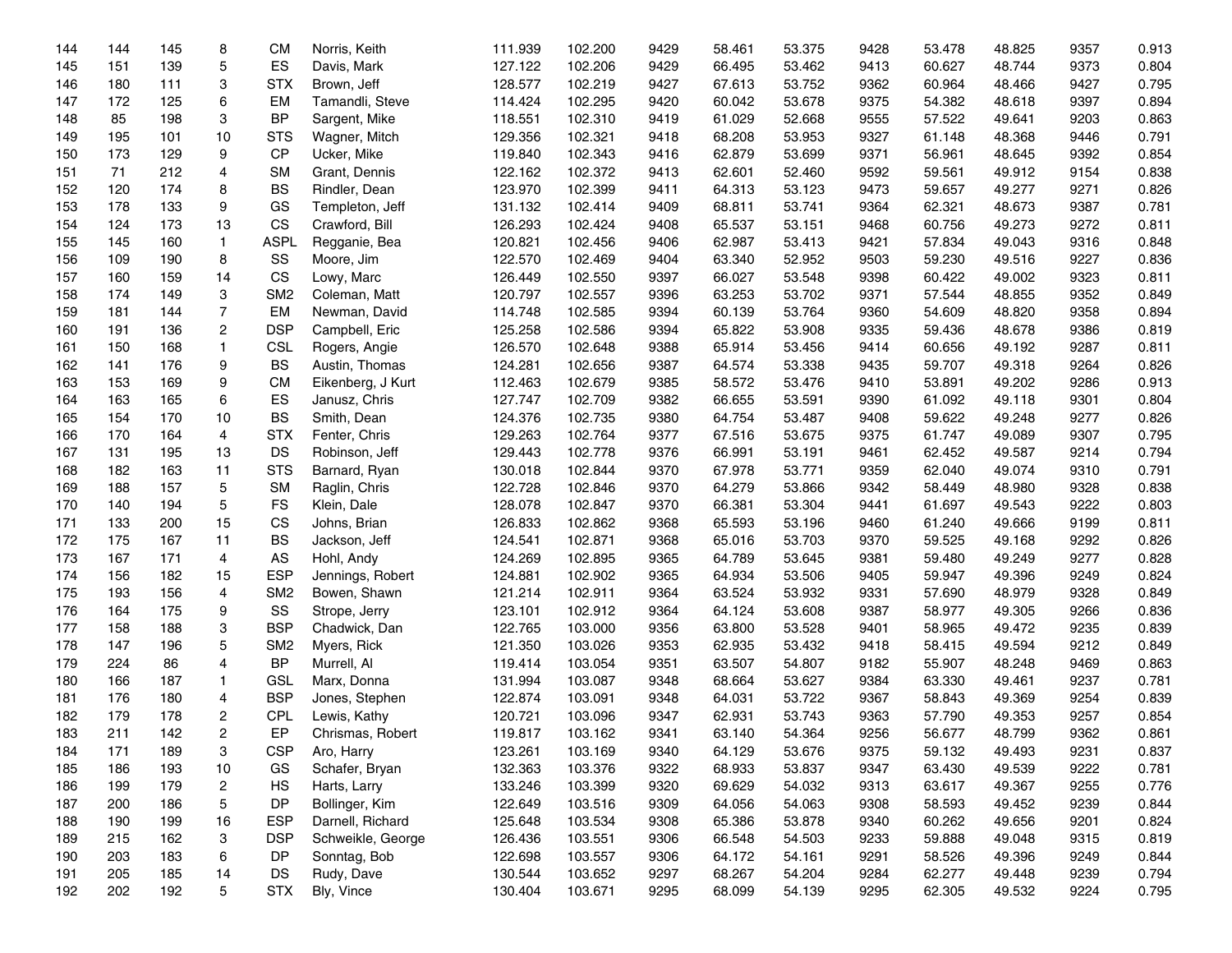| 193 | 187 | 208 | 7              | ES              | Shank, Ricky         | 128.984 | 103.703 | 9292 | 66.972 | 53.845 | 9346 | 62.012 | 49.858 | 9163 | 0.804 |
|-----|-----|-----|----------------|-----------------|----------------------|---------|---------|------|--------|--------|------|--------|--------|------|-------|
| 194 | 157 | 221 | 6              | SM <sub>2</sub> | Lowe, Shelton        | 122.152 | 103.707 | 9292 | 63.040 | 53.521 | 9402 | 59.112 | 50.186 | 9104 | 0.849 |
| 195 | 162 | 224 | $\overline{2}$ | <b>ASPL</b>     | Carr, Gloria         | 122.448 | 103.836 | 9281 | 63.194 | 53.589 | 9390 | 59.254 | 50.247 | 9092 | 0.848 |
| 196 | 201 | 204 | $\mathbf{1}$   | <b>DSL</b>      | Duncan, Cindy        | 130.870 | 103.911 | 9274 | 68.134 | 54.098 | 9302 | 62.736 | 49.812 | 9172 | 0.794 |
| 197 | 198 | 214 | 10             | <b>CM</b>       | Geiger, Steve        | 113.842 | 103.938 | 9271 | 59.163 | 54.016 | 9316 | 54.679 | 49.922 | 9152 | 0.913 |
| 198 | 217 | 181 | 12             | <b>STS</b>      | Howland, Troy        | 131.414 | 103.948 | 9271 | 68.980 | 54.563 | 9223 | 62.434 | 49.385 | 9251 | 0.791 |
| 199 | 219 | 184 | 11             | GS              | Roberts II, Keith    | 133.258 | 104.074 | 9259 | 69.971 | 54.647 | 9209 | 63.287 | 49.427 | 9243 | 0.781 |
| 200 | 197 | 219 | 3              | EP              | Newman, Richie       | 120.882 | 104.079 | 9259 | 62.722 | 54.004 | 9318 | 58.160 | 50.076 | 9124 | 0.861 |
| 201 | 232 | 161 | 4              | <b>DSP</b>      | Wiese, Richard       | 127.194 | 104.172 | 9251 | 67.310 | 55.127 | 9128 | 59.884 | 49.045 | 9315 | 0.819 |
| 202 | 206 | 215 | $\overline{2}$ | <b>BM</b>       | Burger, Clemens      | 110.281 | 104.216 | 9247 | 57.413 | 54.255 | 9275 | 52.868 | 49.960 | 9145 | 0.945 |
| 203 | 214 | 202 | 4              | FJ4             | Bollinger, Ross      | 124.972 | 104.227 | 9246 | 65.323 | 54.479 | 9237 | 59.649 | 49.747 | 9184 | 0.834 |
| 204 | 221 | 197 | 16             | CS              | Norton, Adam         | 128.584 | 104.282 | 9241 | 67.392 | 54.655 | 9207 | 61.192 | 49.627 | 9206 | 0.811 |
| 205 | 183 | 232 | $\overline{2}$ | GSL             | Odoi, Dawn           | 133.571 | 104.319 | 9238 | 68.868 | 53.786 | 9356 | 64.703 | 50.533 | 9041 | 0.781 |
| 206 | 196 | 230 | 5              | <b>FM</b>       | Murphy, Jim          | 117.355 | 104.329 | 9237 | 60.708 | 53.969 | 9324 | 56.647 | 50.359 | 9072 | 0.889 |
| 207 | 216 | 207 | $\mathbf{1}$   | <b>ESL</b>      | Janusz, Kristell     | 129.806 | 104.364 | 9234 | 67.817 | 54.525 | 9229 | 61.989 | 49.839 | 9167 | 0.804 |
| 208 | 231 | 172 | 10             | CP              | Hoover, Brian        | 122.228 | 104.383 | 9232 | 64.532 | 55.110 | 9131 | 57.696 | 49.272 | 9272 | 0.854 |
| 209 | 226 | 191 | 6              | <b>FS</b>       | Hull, Bryan          | 130.042 | 104.424 | 9228 | 68.371 | 54.902 | 9166 | 61.671 | 49.522 | 9226 | 0.803 |
| 210 | 212 | 218 | 17             | <b>CS</b>       | Barnes, Donald       | 128.815 | 104.469 | 9224 | 67.100 | 54.418 | 9247 | 61.715 | 50.051 | 9128 | 0.811 |
| 211 | 222 | 205 | 5              | AS              | Heinrich, Dave       | 126.241 | 104.528 | 9219 | 66.057 | 54.695 | 9200 | 60.184 | 49.832 | 9168 | 0.828 |
| 212 | 204 | 229 | 12             | GS              | Shaw, Mark           | 133.864 | 104.548 | 9217 | 69.389 | 54.193 | 9286 | 64.475 | 50.355 | 9073 | 0.781 |
| 213 | 266 | 109 | 6              | <b>FM</b>       | Blumenthal, Jeff     | 117.620 | 104.564 | 9216 | 63.108 | 56.103 | 8970 | 54.512 | 48.461 | 9428 | 0.889 |
| 214 | 194 | 236 | 15             | DS              | Hardesty, Jim        | 131.726 | 104.590 | 9214 | 67.951 | 53.953 | 9327 | 63.775 | 50.637 | 9022 | 0.794 |
| 215 | 209 | 227 | 3              | CPL             | Whitworth, Beth      | 122.483 | 104.600 | 9213 | 63.547 | 54.269 | 9273 | 58.936 | 50.331 | 9077 | 0.854 |
| 216 | 177 | 246 | 12             | <b>BS</b>       | Basham, Andy         | 126.645 | 104.609 | 9212 | 65.043 | 53.726 | 9366 | 61.602 | 50.883 | 8979 | 0.826 |
| 217 | 223 | 206 | 8              | EM              | Turner, Doug         | 117.016 | 104.612 | 9212 | 61.275 | 54.780 | 9186 | 55.741 | 49.832 | 9168 | 0.894 |
| 218 | 185 | 247 | 17             | <b>ESP</b>      | Golanski, Carol      | 127.101 | 104.731 | 9201 | 65.333 | 53.834 | 9348 | 61.768 | 50.897 | 8976 | 0.824 |
| 219 | 256 | 154 | 5              | <b>DSP</b>      | Cepek, Donald        | 127.887 | 104.739 | 9200 | 68.137 | 55.804 | 9018 | 59.750 | 48.935 | 9336 | 0.819 |
| 220 | 213 | 228 | $\mathbf{1}$   | STU             | Flanagan, Brian      | 126.736 | 104.811 | 9194 | 65.868 | 54.473 | 9238 | 60.868 | 50.338 | 9076 | 0.827 |
| 221 | 229 | 203 | 10             | SS              | Beecher, Barbara     | 125.407 | 104.840 | 9192 | 65.893 | 55.087 | 9135 | 59.514 | 49.754 | 9183 | 0.836 |
| 222 | 247 | 177 | $\overline{7}$ | <b>FM</b>       | Thompson, David      | 117.953 | 104.860 | 9190 | 62.473 | 55.538 | 9061 | 55.480 | 49.322 | 9263 | 0.889 |
| 223 | 189 | 257 | 1              | AM              | Bowland, George      | 104.987 | 104.987 | 9179 | 53.871 | 53.871 | 9341 | 51.116 | 51.116 | 8938 | 1.000 |
| 224 | 155 | 271 | $\overline{7}$ | SM <sub>2</sub> | Kasprzyk, Bob        | 123.698 | 105.020 | 9176 | 63.011 | 53.496 | 9407 | 60.687 | 51.523 | 8867 | 0.849 |
| 225 | 227 | 217 | 5              | <b>DM</b>       | Brinkerhoff, Stephen | 118.608 | 105.087 | 9170 | 62.147 | 55.062 | 9139 | 56.461 | 50.024 | 9133 | 0.886 |
| 226 | 207 | 248 | 18             | <b>ESP</b>      | Couture, Steve       | 127.671 | 105.201 | 9160 | 65.850 | 54.260 | 9274 | 61.821 | 50.941 | 8969 | 0.824 |
| 227 | 246 | 201 | 6              | <b>SM</b>       | Miller, Frank        | 125.629 | 105.277 | 9153 | 66.266 | 55.531 | 9062 | 59.363 | 49.746 | 9184 | 0.838 |
| 228 | 244 | 211 | $\overline{2}$ | <b>DSL</b>      | Frye, Patti          | 132.737 | 105.393 | 9143 | 69.890 | 55.493 | 9068 | 62.847 | 49.901 | 9156 | 0.794 |
| 229 | 234 | 223 | 3              | HS              | Ashburn, Brenda      | 135.867 | 105.433 | 9140 | 71.159 | 55.219 | 9113 | 64.708 | 50.213 | 9099 | 0.776 |
| 230 | 243 | 216 | 16             | DS              | Jenkins, Dave        | 132.794 | 105.438 | 9139 | 69.829 | 55.444 | 9076 | 62.965 | 49.994 | 9138 | 0.794 |
| 231 | 225 | 235 | 18             | CS              | Rogge, Ernie         | 130.040 | 105.462 | 9137 | 67.636 | 54.853 | 9174 | 62.404 | 50.610 | 9027 | 0.811 |
| 232 | 210 | 261 | $\overline{7}$ | <b>FS</b>       | Weaver, Crissy       | 131.341 | 105.467 | 9137 | 67.638 | 54.313 | 9265 | 63.703 | 51.154 | 8931 | 0.803 |
| 233 | 241 | 220 | 5              | FJ4             | Sharp, C.J.          | 126.535 | 105.530 | 9132 | 66.429 | 55.402 | 9083 | 60.106 | 50.128 | 9114 | 0.834 |
| 234 | 254 | 209 | 6              | AS              | Vogel, Jeff          | 127.464 | 105.540 | 9131 | 67.234 | 55.670 | 9039 | 60.230 | 49.870 | 9161 | 0.828 |
| 235 | 253 | 213 | 13             | <b>BS</b>       | Granger, Chris       | 127.785 | 105.550 | 9130 | 67.350 | 55.631 | 9046 | 60.435 | 49.919 | 9152 | 0.826 |
| 236 | 240 | 225 | 6              | <b>STX</b>      | Koradi, Reto         | 132.967 | 105.709 | 9116 | 69.673 | 55.390 | 9085 | 63.294 | 50.319 | 9079 | 0.795 |
| 237 | 230 | 240 | 7              | AS              | Vogel, Ann           | 127.761 | 105.786 | 9109 | 66.536 | 55.092 | 9134 | 61.225 | 50.694 | 9012 | 0.828 |
| 238 | 132 | 289 | 14             | <b>BS</b>       | Sipe, Mark           | 128.072 | 105.787 | 9109 | 64.401 | 53.195 | 9460 | 63.671 | 52.592 | 8687 | 0.826 |
| 239 | 235 | 238 | 2              | AM              | Mahen, Michael       | 105.909 | 105.909 | 9099 | 55.222 | 55.222 | 9113 | 50.687 | 50.687 | 9014 | 1.000 |
| 240 | 220 | 266 | 4              | <b>CPL</b>      | Lewis, Tracy         | 124.172 | 106.043 | 9087 | 63.998 | 54.654 | 9207 | 60.174 | 51.389 | 8890 | 0.854 |
| 241 | 252 | 233 | 8              | FS              | Lenz, Robert         | 132.149 | 106.116 | 9081 | 69.200 | 55.568 | 9056 | 62.949 | 50.548 | 9038 | 0.803 |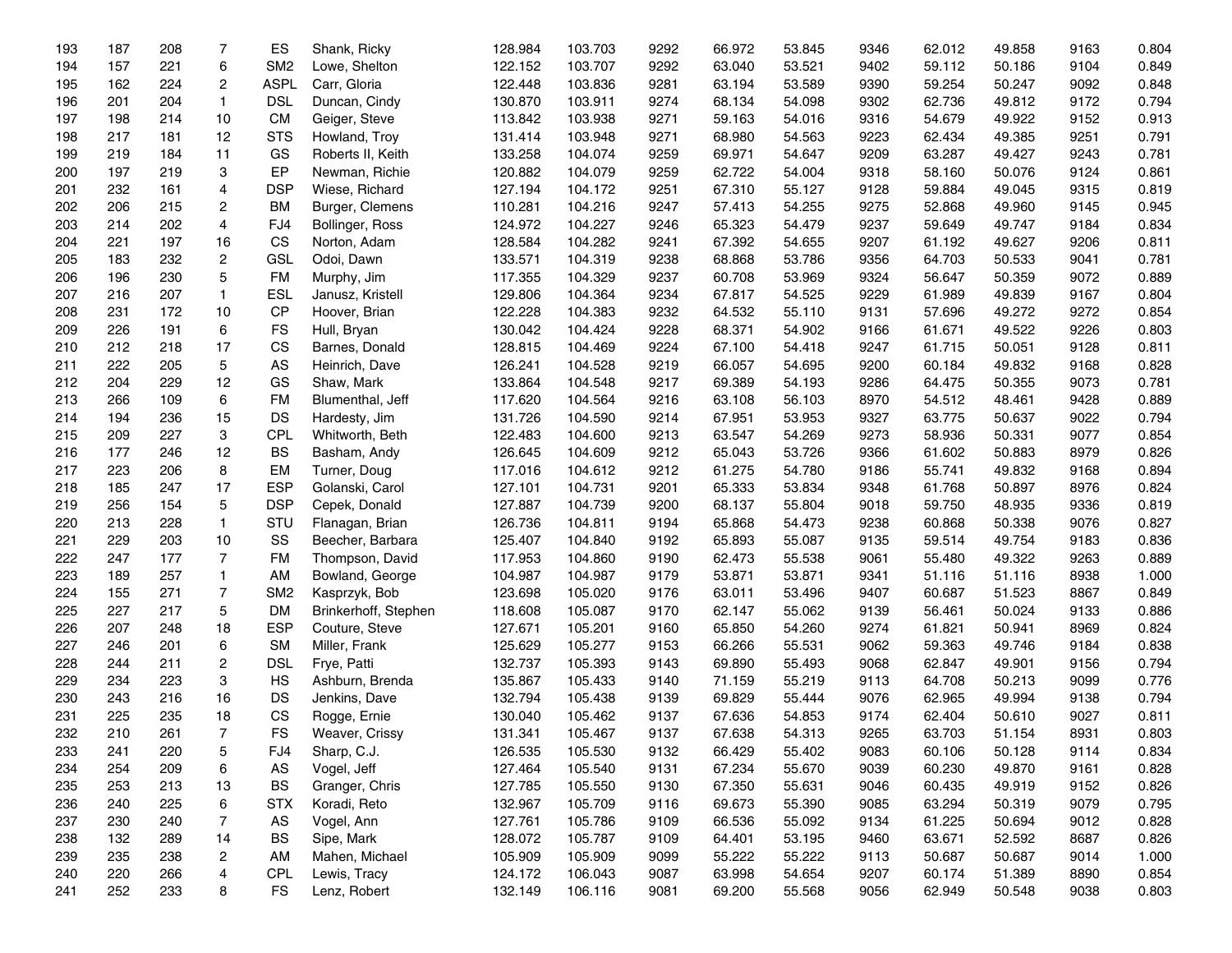| 242 | 248 | 237 | 17                      | DS               | Bartalone, Donnie        | 133.788 | 106.228 | 9072 | 69.955 | 55.544 | 9060 | 63.833 | 50.683 | 9014 | 0.794 |
|-----|-----|-----|-------------------------|------------------|--------------------------|---------|---------|------|--------|--------|------|--------|--------|------|-------|
| 243 | 261 | 226 | 19                      | CS               | Morales, Brian           | 130.998 | 106.239 | 9071 | 68.945 | 55.914 | 9000 | 62.053 | 50.325 | 9078 | 0.811 |
| 244 | 249 | 239 | $\overline{c}$          | <b>CSL</b>       | Johns, Tara              | 131.012 | 106.251 | 9070 | 68.507 | 55.559 | 9057 | 62.505 | 50.692 | 9013 | 0.811 |
| 245 | 264 | 222 | 3                       | <b>CSL</b>       | Peterson, Chris          | 131.026 | 106.262 | 9069 | 69.122 | 56.058 | 8977 | 61.904 | 50.204 | 9100 | 0.811 |
| 246 | 250 | 241 | 20                      | CS               | Mohn, Erik               | 131.095 | 106.318 | 9064 | 68.508 | 55.560 | 9057 | 62.587 | 50.758 | 9001 | 0.811 |
| 247 | 228 | 264 | 11                      | CP               | Bartling, Alan           | 124.519 | 106.339 | 9062 | 64.477 | 55.063 | 9139 | 60.042 | 51.276 | 8910 | 0.854 |
| 248 | 238 | 250 | 4                       | <b>CSL</b>       | Rogge, Betty             | 131.147 | 106.360 | 9060 | 68.282 | 55.377 | 9087 | 62.865 | 50.984 | 8961 | 0.811 |
| 249 | 233 | 263 | $\overline{c}$          | <b>STSL</b>      | Wagner, Amy              | 134.532 | 106.415 | 9056 | 69.748 | 55.171 | 9121 | 64.784 | 51.244 | 8916 | 0.791 |
| 250 | 192 | 286 | 13                      | <b>STS</b>       | Tabacchi, Bruno          | 134.533 | 106.416 | 9055 | 68.169 | 53.922 | 9332 | 66.364 | 52.494 | 8703 | 0.791 |
| 251 | 218 | 277 | 9                       | EM               | Wasdahl, Dan             | 119.069 | 106.448 | 9053 | 61.119 | 54.640 | 9210 | 57.950 | 51.807 | 8819 | 0.894 |
| 252 | 259 | 234 | 3                       | <b>STSL</b>      | Young, Megan             | 134.584 | 106.456 | 9052 | 70.665 | 55.896 | 9003 | 63.919 | 50.560 | 9036 | 0.791 |
| 253 | 237 | 259 | 5                       | <b>CPL</b>       | Hoover, Neva             | 124.658 | 106.458 | 9052 | 64.783 | 55.325 | 9096 | 59.875 | 51.133 | 8935 | 0.854 |
| 254 | 242 | 260 | 8                       | AS               | Boltman, Aaron           | 128.716 | 106.577 | 9042 | 66.944 | 55.430 | 9078 | 61.772 | 51.147 | 8932 | 0.828 |
| 255 | 268 | 231 | 4                       | EP               | Wohlgamuth, Chett        | 123.794 | 106.587 | 9041 | 65.197 | 56.135 | 8964 | 58.597 | 50.452 | 9056 | 0.861 |
| 256 | 262 | 243 | 15                      | <b>BS</b>        | Davis, Terry             | 129.252 | 106.762 | 9026 | 67.722 | 55.938 | 8996 | 61.530 | 50.824 | 8989 | 0.826 |
| 257 | 255 | 252 | $\mathbf{1}$            | STS <sub>2</sub> | Mitchell, William        | 131.883 | 106.825 | 9021 | 68.869 | 55.784 | 9021 | 63.014 | 51.041 | 8951 | 0.810 |
| 258 | 257 | 255 | 8                       | ES               | Shank, Rick              | 133.011 | 106.941 | 9011 | 69.468 | 55.852 | 9010 | 63.543 | 51.089 | 8943 | 0.804 |
| 259 | 298 | 100 | 5                       | <b>FSP</b>       | Morgan, Joshua           | 131.615 | 107.003 | 9006 | 72.132 | 58.643 | 8581 | 59.483 | 48.360 | 9447 | 0.813 |
| 260 | 258 | 256 | 4                       | <b>CSP</b>       | Conrad, Donald           | 127.844 | 107.005 | 9006 | 66.781 | 55.896 | 9003 | 61.063 | 51.110 | 8939 | 0.837 |
| 261 | 245 | 274 | 6                       | FJ4              | Christianson, Jacob      | 128.361 | 107.053 | 9002 | 66.549 | 55.502 | 9067 | 61.812 | 51.551 | 8862 | 0.834 |
| 262 | 267 | 249 | 21                      | CS               | Brown, Eric              | 132.041 | 107.085 | 8999 | 69.198 | 56.120 | 8967 | 62.843 | 50.966 | 8964 | 0.811 |
| 263 | 271 | 245 | 22                      | CS               | Seibert, Craig           | 132.113 | 107.144 | 8994 | 69.389 | 56.274 | 8942 | 62.724 | 50.869 | 8981 | 0.811 |
| 264 | 269 | 251 | $\mathbf{1}$            | <b>BSL</b>       | Klem, Ann                | 129.763 | 107.184 | 8991 | 67.974 | 56.147 | 8963 | 61.789 | 51.038 | 8952 | 0.826 |
| 265 | 265 | 265 | 11                      | SS               | Mossgrove-Tipple, Kelley | 128.485 | 107.413 | 8971 | 67.081 | 56.080 | 8973 | 61.404 | 51.334 | 8900 | 0.836 |
| 266 | 260 | 273 | $\overline{7}$          | <b>SM</b>        | Noh, Matthew             | 128.222 | 107.450 | 8968 | 66.722 | 55.913 | 9000 | 61.500 | 51.537 | 8865 | 0.838 |
| 267 | 270 | 270 | 23                      | CS               | Wells, Peter             | 132.759 | 107.668 | 8950 | 69.286 | 56.191 | 8956 | 63.473 | 51.477 | 8875 | 0.811 |
| 268 | 239 | 284 | 6                       | <b>CPL</b>       | Bland, Brenda            | 126.255 | 107.822 | 8937 | 64.853 | 55.384 | 9086 | 61.402 | 52.437 | 8713 | 0.854 |
| 269 | 274 | 268 | 8                       | <b>SM</b>        | Packingham, Bryan        | 128.696 | 107.847 | 8935 | 67.291 | 56.390 | 8924 | 61.405 | 51.457 | 8879 | 0.838 |
| 270 | 281 | 253 | $\mathbf{1}$            | <b>SML</b>       | Tate, Kristin            | 128.736 | 107.881 | 8933 | 67.820 | 56.833 | 8854 | 60.916 | 51.048 | 8950 | 0.838 |
| 271 | 282 | 254 | $\overline{7}$          | <b>STX</b>       | Scott, Andrew            | 135.756 | 107.926 | 8929 | 71.519 | 56.858 | 8850 | 64.237 | 51.068 | 8946 | 0.795 |
| 272 | 272 | 276 | 13                      | GS               | Karp, S.E.               | 138.282 | 107.998 | 8923 | 72.076 | 56.291 | 8940 | 66.206 | 51.707 | 8836 | 0.781 |
| 273 | 277 | 267 | $\mathbf{1}$            | <b>DSPL</b>      | Schweikle, Dee           | 131.869 | 108.001 | 8923 | 69.098 | 56.591 | 8892 | 62.771 | 51.409 | 8887 | 0.819 |
| 274 | 236 | 291 | $\mathbf{1}$            | FP               | Anderson, John           | 125.333 | 108.037 | 8920 | 64.170 | 55.315 | 9097 | 61.163 | 52.723 | 8665 | 0.862 |
| 275 | 286 | 242 | 11                      | <b>CM</b>        | Wolf, Michael            | 118.397 | 108.096 | 8915 | 62.760 | 57.300 | 8782 | 55.637 | 50.797 | 8994 | 0.913 |
| 276 | 278 | 275 | 10                      | EM               | Sieber, Chuck            | 121.006 | 108.179 | 8908 | 63.306 | 56.596 | 8891 | 57.700 | 51.584 | 8857 | 0.894 |
| 277 | 263 | 281 | 9                       | <b>SM</b>        | Wharton, John            | 129.159 | 108.235 | 8903 | 66.832 | 56.005 | 8985 | 62.327 | 52.230 | 8747 | 0.838 |
| 278 | 283 | 269 | 14                      | GS               | Hock, Gerry              | 138.830 | 108.426 | 8888 | 72.931 | 56.959 | 8835 | 65.899 | 51.467 | 8877 | 0.781 |
| 279 | 251 | 292 | 8                       | <b>STX</b>       | McDaniel, Jamey          | 136.393 | 108.432 | 8887 | 69.894 | 55.566 | 9056 | 66.499 | 52.867 | 8642 | 0.795 |
| 280 | 273 | 280 | $\overline{2}$          | F125             | Bartlebaugh, John        | 115.614 | 108.446 | 8886 | 60.062 | 56.338 | 8932 | 55.552 | 52.108 | 8768 | 0.938 |
| 281 | 284 | 272 | $\overline{2}$          | STU              | Peterson, Jeremy         | 131.280 | 108.569 | 8876 | 68.976 | 57.043 | 8822 | 62.304 | 51.525 | 8867 | 0.827 |
| 282 | 288 | 262 | 19                      | <b>ESP</b>       | Jorgensen, Julie         | 131.896 | 108.682 | 8867 | 69.760 | 57.482 | 8754 | 62.136 | 51.200 | 8923 | 0.824 |
| 283 | 279 | 278 | $\overline{c}$          | STS <sub>2</sub> | Bower, Keith             | 134.199 | 108.701 | 8865 | 70.031 | 56.725 | 8871 | 64.168 | 51.976 | 8790 | 0.810 |
| 284 | 275 | 282 | $\overline{\mathbf{c}}$ | <b>ESL</b>       | Zeisler, Debbie          | 135.364 | 108.833 | 8854 | 70.363 | 56.572 | 8895 | 65.001 | 52.261 | 8742 | 0.804 |
| 285 | 280 | 285 | 9                       | <b>FS</b>        | Green, Tim               | 136.027 | 109.230 | 8822 | 70.661 | 56.741 | 8869 | 65.366 | 52.489 | 8704 | 0.803 |
| 286 | 289 | 283 | 5                       | <b>CSL</b>       | Hadley, Karen            | 135.458 | 109.856 | 8772 | 70.946 | 57.537 | 8746 | 64.512 | 52.319 | 8732 | 0.811 |
| 287 | 290 | 288 | 7                       | <b>CPL</b>       | Bartling, Donna          | 128.898 | 110.079 | 8754 | 67.386 | 57.548 | 8744 | 61.512 | 52.531 | 8697 | 0.854 |
| 288 | 294 | 287 | 8                       | SM <sub>2</sub>  | Andrew, Ken              | 130.065 | 110.425 | 8727 | 68.216 | 57.915 | 8689 | 61.849 | 52.510 | 8701 | 0.849 |
| 289 | 276 | 300 | 6                       | <b>DSP</b>       | Schlegel, John           | 135.077 | 110.628 | 8711 | 69.085 | 56.581 | 8894 | 65.992 | 54.047 | 8453 | 0.819 |
| 290 | 301 | 279 | $\overline{c}$          | <b>BSL</b>       | Karnas, Joan             | 134.009 | 110.691 | 8706 | 71.061 | 58.696 | 8573 | 62.948 | 51.995 | 8787 | 0.826 |